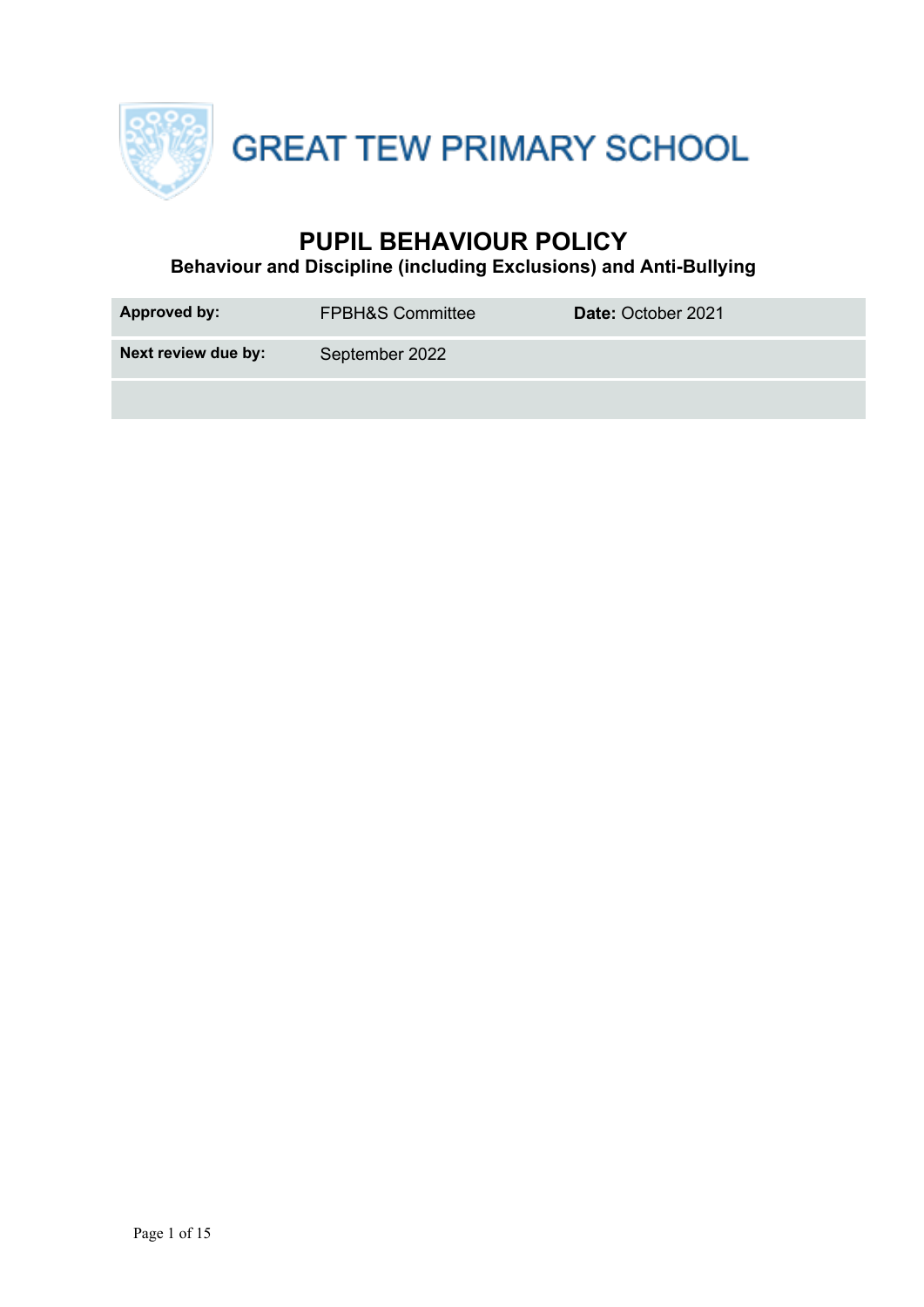## **Contents**

- 1. Aims and expectations
- 2. Rewards and sanctions
- 3. The role of the class teacher and all teaching staff
- 4. The role of the headteacher
- 5. The role of parents
- 6. The role of governors
- 7. Fixed term and permanent exclusions
- 8. Monitoring
- 9. Review
- Appendix 1: School Rules
- Appendix 2: Anti-bullying policy
- Appendix 3: Incidents of bullying record sheet
- Appendix 4: Bullying information for pupils
- Appendix 5: Bullying information for parents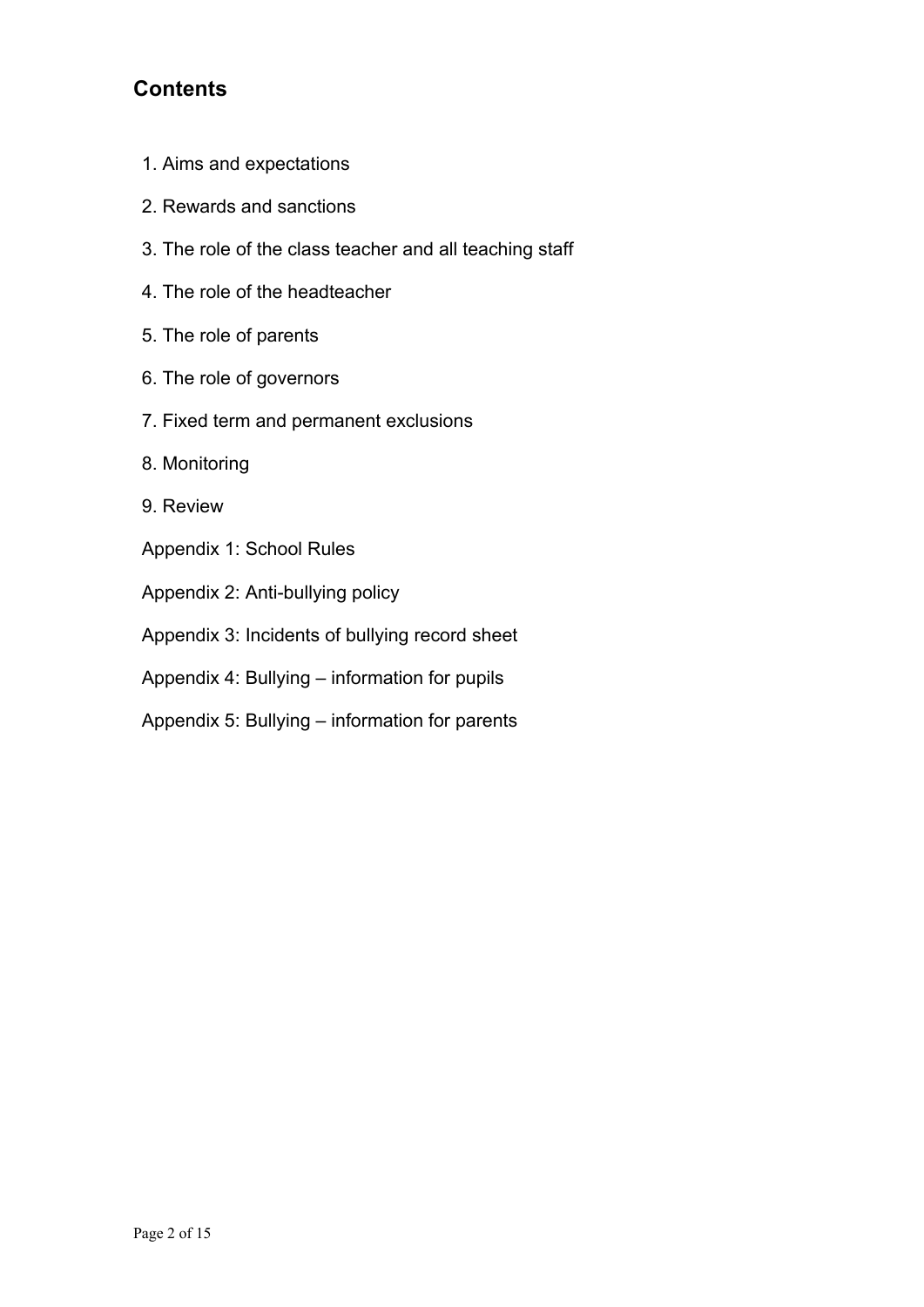### **1 Aims and expectations**

- **1.1** It is a primary aim of Great Tew School that every member of our community feels valued and respected, and that each person is treated fairly and well. We are a caring community, whose values are built on mutual trust and respect for all. The school behaviour policy is therefore designed to support the way in which all members of the school can live and work together in a supportive way. It aims to promote an environment where everyone feels happy, safe, secure, valued and respected
- **1.2** The school has a number of school rules, drawn up in consultation with the children, (see 2.4 below), but the primary aim of the behaviour policy is not a system to enforce rules. It is a means of promoting good relationships, so that people can work together with the common purpose of helping everyone to learn. This policy supports the school community in aiming to allow everyone to work together in an effective and considerate way.
- **1.3** The school expects every member of the school community to behave in a considerate way towards others.
- **1.4** We treat all children fairly and apply this behaviour policy in a consistent way.
- **1.5** This policy aims to help children to grow in a happy, safe and secure environment, and to become positive, responsible and increasingly independent members of the school community.
- **1.6** The school rewards good behaviour, as it believes that this will develop an ethos of kindness and co-operation. This policy is designed to promote good behaviour, rather than merely deter anti-social behaviour.
- **1.7** The school uses peaceful problem solving strategies to address the consequences of misbehaviour. Staff and pupils are trained annually in these strategies.
- 1.8 The school uses resources including the Social and Emotional Aspects of Learning programme (SEAL) and SCARF (Safety, Caring, Achievement, Resilience, Friendship) in PSHE/Circle Time sessions to develop children's knowledge and understanding of behaviour and personal development.
- 1.9 This policy should be read in conjunction with the Online Safety Policy and associated appendixes.

### **2 Rewards and Sanctions**

- **2.1 Rewards** We expect behaviour to be good in our school and give praise when we see it. We may use 'tangible' rewards only as part of an Individual Behaviour Plan.
- **2.2 Sanctions** The school employs a number of sanctions to enforce the school rules, and to ensure a safe and positive learning environment. We employ each sanction appropriately to each individual situation.
	- Listening: We expect children to listen carefully to instructions in lessons. If they do not do so and to help them concentrate the class teacher may:
		- Ask them to move to a place nearer the teacher
		- Ask them to sit in another place on their own.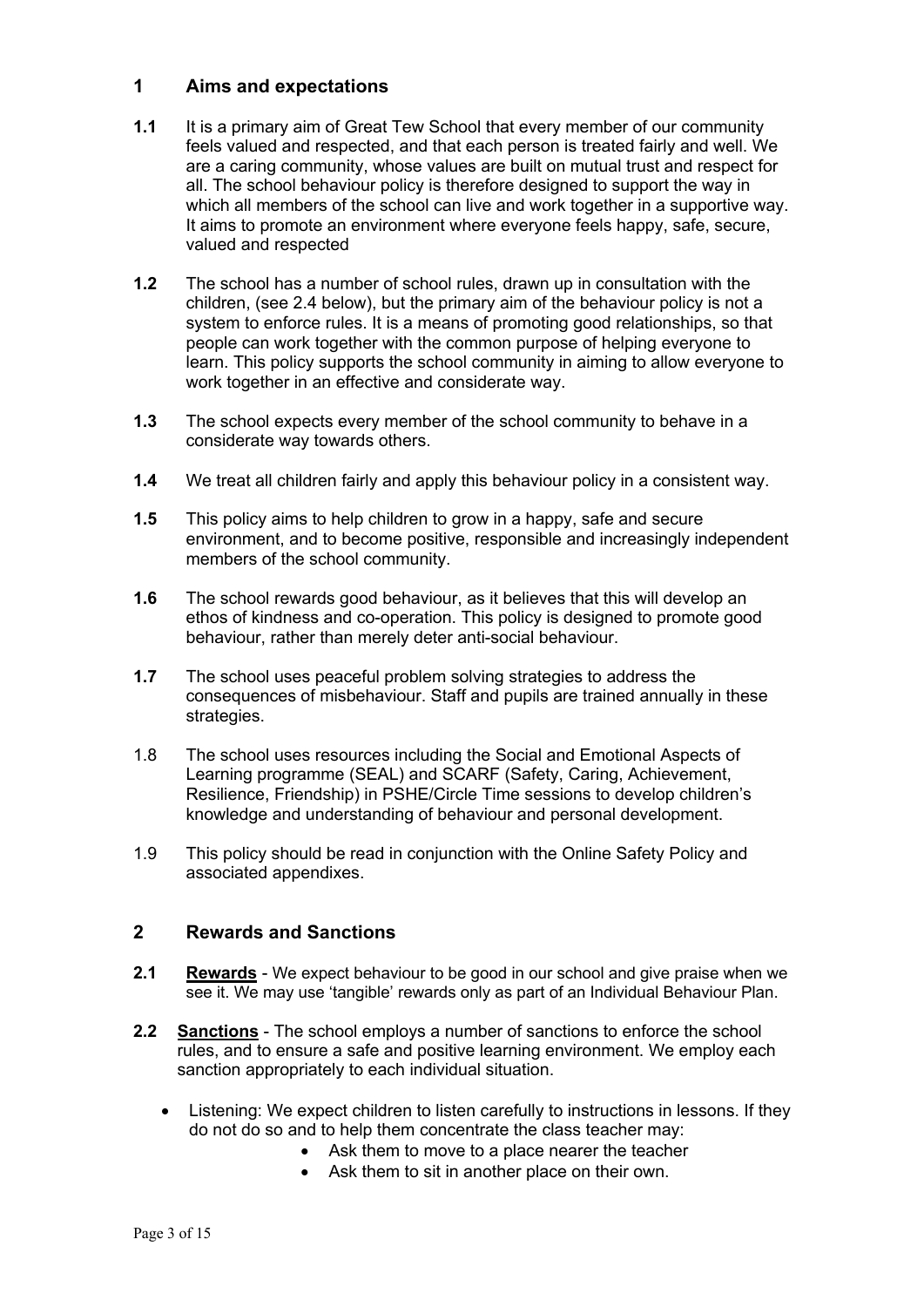- Effort: We expect children to make an effort and to try their best in all activities. If they do not do so and to help them catch up on missed work the class teacher may:
	- Ask them to redo a task during playtime or hometime.
- Non-serious misbehaviour: We expect children to be respectful and tolerant in school. If a child misbehaves in class, the class teacher:
	- Reprimands the child concerned
	- The child may lose a proportion of their next playtime. During this time or when appropriate children in Y1-6 may complete a reflection sheet.
- Serious misbehaviour: Not only do we expect children to be respectful and tolerant in school but the safety of the children is paramount in all situations. If a child threatens, hurts, bullies or endangers the safety of other children or adults, the class teacher:
	- Stops the activity
	- Reprimands the child concerned
	- Isolates the child from the rest of the class until the child is in a position to work sensibly again with others
	- Records the incident in the Class Incident Book
	- Notifies the headteacher, who may contact parents
	- The child looses an appropriate amount of playtimes. During this time or when appropriate children in Y1-6 may complete a reflection sheet or write a letter of apology.
- Persistent mis-behaviour: If a child misbehaves persistently the school:
	- Contacts the child's parents and seeks an appointment in order to discuss the situation
	- Considers supporting improvement of a child's behaviour with an Individual Behaviour Plan.
- Loss of playtime: Any child who has to lose playtime may be required to sit upstairs near to the staffroom.
- **2.3 School Rules** The school rules (our Golden Rules) have been drawn up in consultation with the children, through whole school assemblies and School Council discussion. The head teacher and class teachers regularly remind the children about the Golden Rules , which are displayed around school. In this way, every child in the school knows the standard of behaviour that we expect in our school, both in the classrooms and outside in the playground.
- 2.4 **Class Charters** Each class draws up a class charter at the beginning of the year. This is displayed in the classroom and all children are expected to sign their names in agreement. The children discuss their rights and responsibilities as members of a class, in line with the Unicef Rights-respecting schools agenda. If there are incidents of anti-social behaviour, the class teacher may address these with the whole class during PSHE/Circle Time.
- **2.5 Bullying** The school does not tolerate bullying of any kind. If we discover that an act of bullying or intimidation has taken place, we act immediately to stop any further occurrences of such behaviour. While it is very difficult to eradicate bullying, we do everything in our power to ensure that all children attend school free from fear. We follow procedures (See Appendix 2)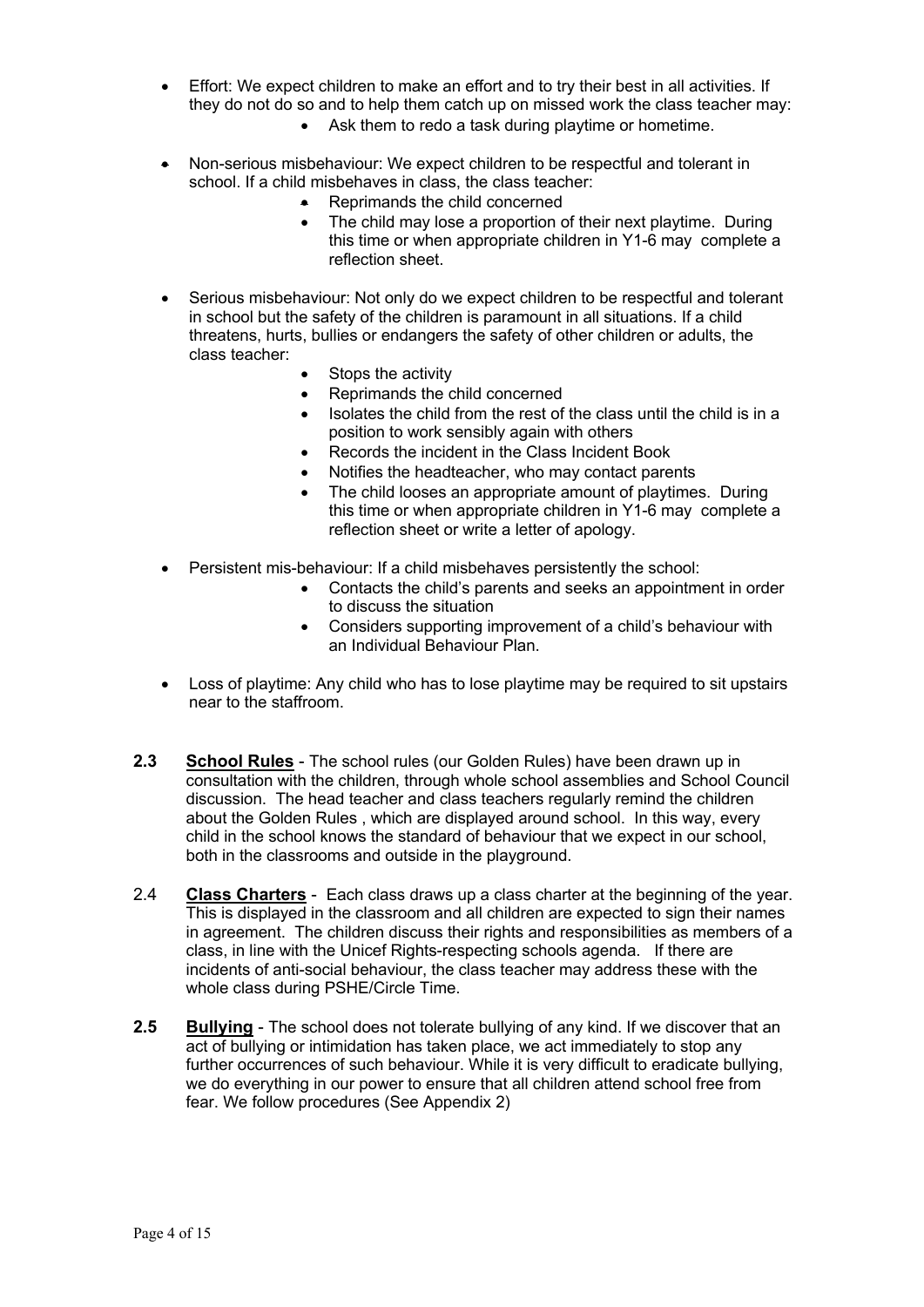**2.6 Use of force** - All members of staff follow guidelines on the use of force as set out in "Use Of Reasonable Force. Advice for head teachers, staff and governing bodies" which is the guidance provided by the Department of Education.

Staff would only use force to prevent pupils from hurting themselves or others, from damaging property or from causing disorder. No more force than was needed in the circumstances would be used and staff are aware of the legal duty to make reasonable adjustments for disabled children and children with special educational needs.

## **3 The roles of the class teacher and all teaching staff**

- **3.1 The class teacher** is responsible for ensuring that the Golden Rules and Class Charters are displayed and enforced in their class in accordance with Section 2.4 and 2.5 above and that their behaviour management strategies ensure that their class behaves in a calm and responsible manner during lesson time.
- **3.2 The class teacher** liaises with external agencies, as necessary, to support and guide the progress of each child. The class teacher may, for example, discuss the needs of a child with the education social worker or LEA behaviour support service. The class teacher will inform the headteacher of any contact with external agencies and will keep a record of this contact, with a copy being placed in the child's Personal File
- **3.3 The class teacher** reports to parents about the progress of each child in their class, in line with the whole–school policy. The class teacher may also contact a parent if there are concerns about the behaviour or welfare of a child.
- **3.4 The class teacher** will set up Individual Behaviour Plans if appropriate. The Individual Behaviour Plan will be agreed by child, parents and school. It will be based on rewarding good behaviour with a tangible 'reward' and sanctions as set out in Section 2.2 above.
- **3.5 The class teacher** will undertake conflict resolution, to resolve the consequences of misbehaviour, using Peaceful Problem Solving strategies.
- **3.6 All staff** in our school have high expectations of the children in terms of behaviour, they make sure children understand their expectations at all times and they strive to ensure that all children work to the best of their ability. They reward good behaviour with praise, as this is what is expected in our school.
- **3.7 All staff** treat each child fairly and enforce the school rules consistently. All teaching staff treat all children in the school with respect and understanding.
- **3.8 All teaching staff** employ sanctions appropriately to each individual situation in accordance with Section 2.2 above.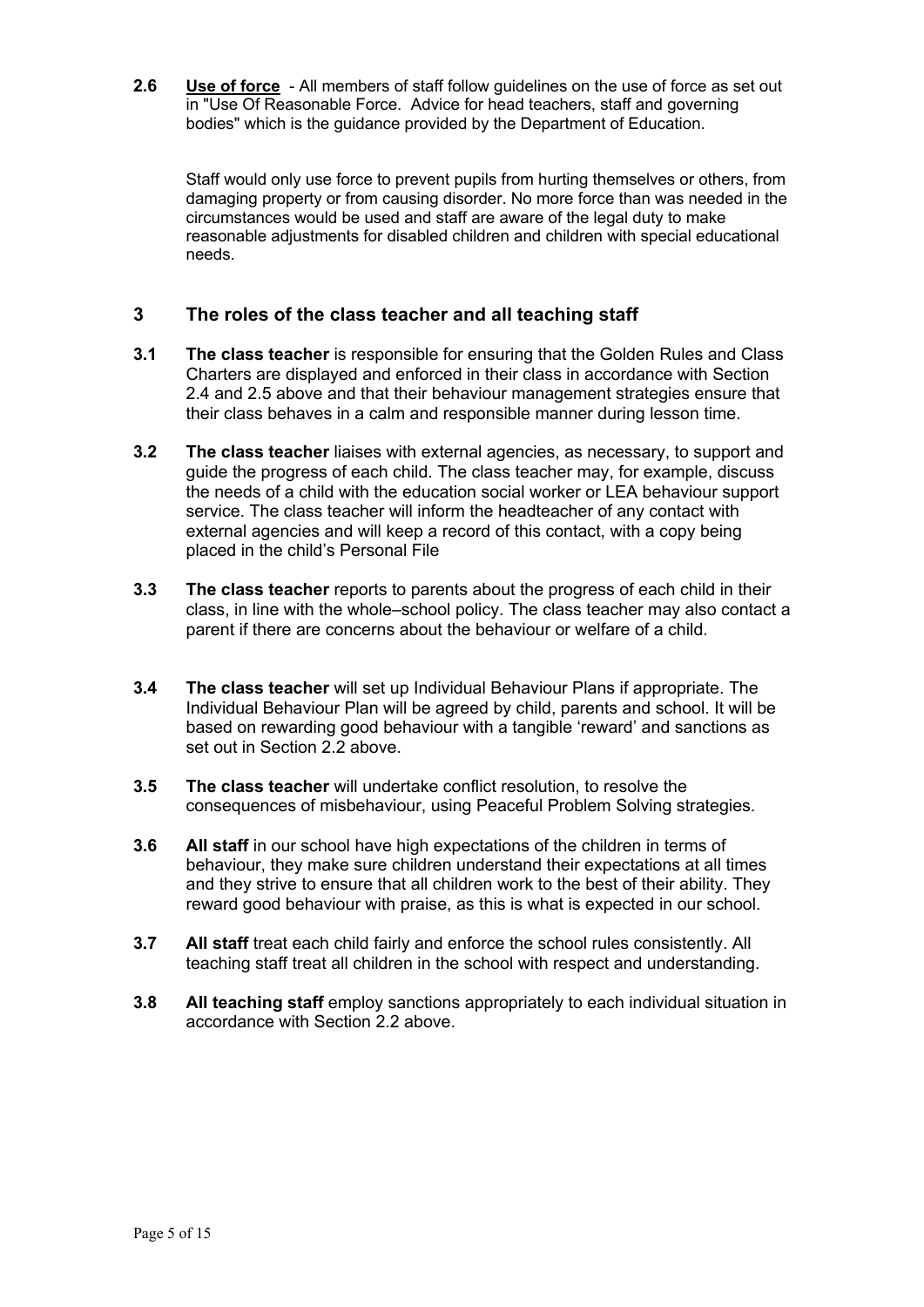### **4 The role of the headteacher**

- **4.1** It is the responsibility of the headteacher, under the School Standards and Framework Act 1998, to implement the school behaviour policy consistently throughout the school, and to report to governors, when requested, on the effectiveness of the policy. It is also the responsibility of the headteacher to ensure the health, safety and welfare of all children in the school.
- **4.2** The headteacher supports the staff by implementing the policy, by setting the standards of behaviour, and by supporting staff in the implementation of the policy.
- **4.3** The headteacher regularly reviews class and playground incident books.
- **4.4** The headteacher has the responsibility for giving fixed-term suspensions to individual children for serious acts of misbehaviour. For repeated or very serious acts of anti-social behaviour, the headteacher may permanently exclude a child. Both these actions are only taken after the school governors have been notified.

## **5 The role of parents**

- **5.1** The school works collaboratively with parents, so children receive consistent messages about how to behave at home and at school.
- **5.2** We explain the school rules in communications to parents, and we expect parents to read these and support them.
- **5.3** We expect parents to support their child's learning, and to co-operate with the school, as set out in the home–school agreement. We try to build a supportive dialogue between the home and the school, and we inform parents immediately if we have concerns about their child's welfare or behaviour.
- **5.4** If the school has to use reasonable sanctions to punish a child, parents are expected to support the actions of the school. If parents have any concern about the way that their child has been treated, they should initially contact the class teacher. If the concern remains, they should contact the headteacher. If these discussions cannot resolve the problem, they should contact the school governors.

## **6 The role of governors**

- **6.1** The governing body has the responsibility of setting down these general guidelines on standards of discipline and behaviour, and of reviewing their effectiveness. The governors support the headteacher in carrying out these guidelines.
- **6.2** The headteacher has the day-to-day authority to implement the school behaviour and discipline policy, but governors may give advice to the headteacher about particular disciplinary issues. The headteacher must take this into account when making decisions about matters of behaviour.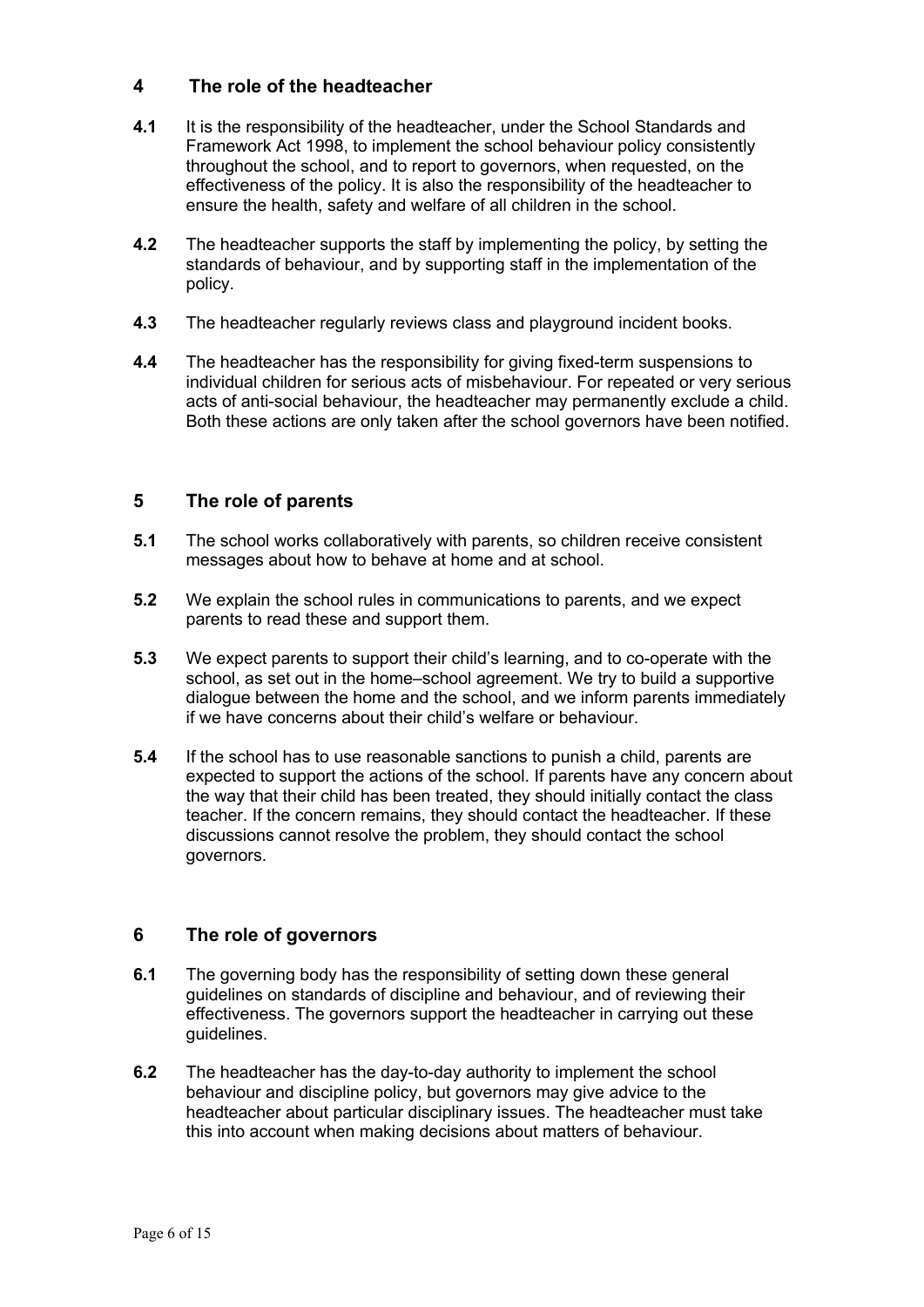## **7 Fixed-term and permanent exclusions**

Exclusion from school is a last resort and we expect this sanction to be used rarely, if ever.

In cases where exclusion is being considered the school will follow all government and County Council advice, in particular the DCSF document, "Improving Behaviour and Attendance – Guidance on Exclusion from Schools and Pupil Referral Units" September 2007"

### **8 Monitoring**

- **8.1** The headteacher monitors the effectiveness of this policy on an annual basis and reports back to the Full Governing Body, making recommendations for further improvement if necessary.
- **8.2** The school records incidents of misbehaviour in the following way: An incident form is completed by the teacher, and stored in the class incident file, with a copy being given to the headteacher and stored centrally
- **8.3** The headteacher keeps a record of any pupil who is excluded for a fixed-term, or who is permanently excluded.
- **8.4** It is the responsibility of the governing body to monitor the rate of suspensions and exclusions, and to ensure that the school policy is administered fairly and consistently.

### **9 Review**

**9.1** The governing body reviews this policy annually. The governors may, however, review the policy earlier than this, if the government introduces new regulations, or if the governing body receives recommendations on how the policy might be improved.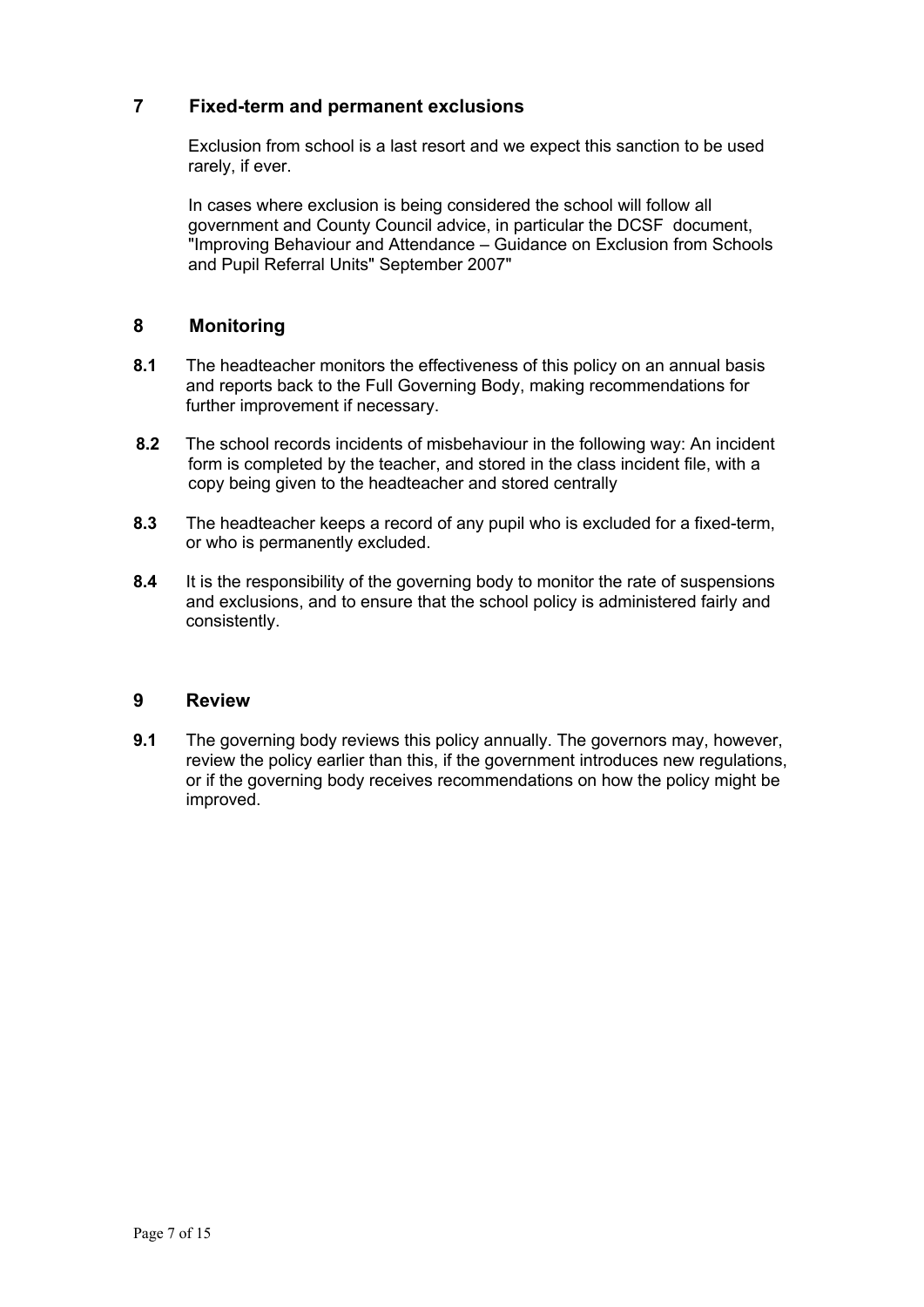# **APPENDIX 1 Our Golden Rules (drawn up in consultation with the children)**

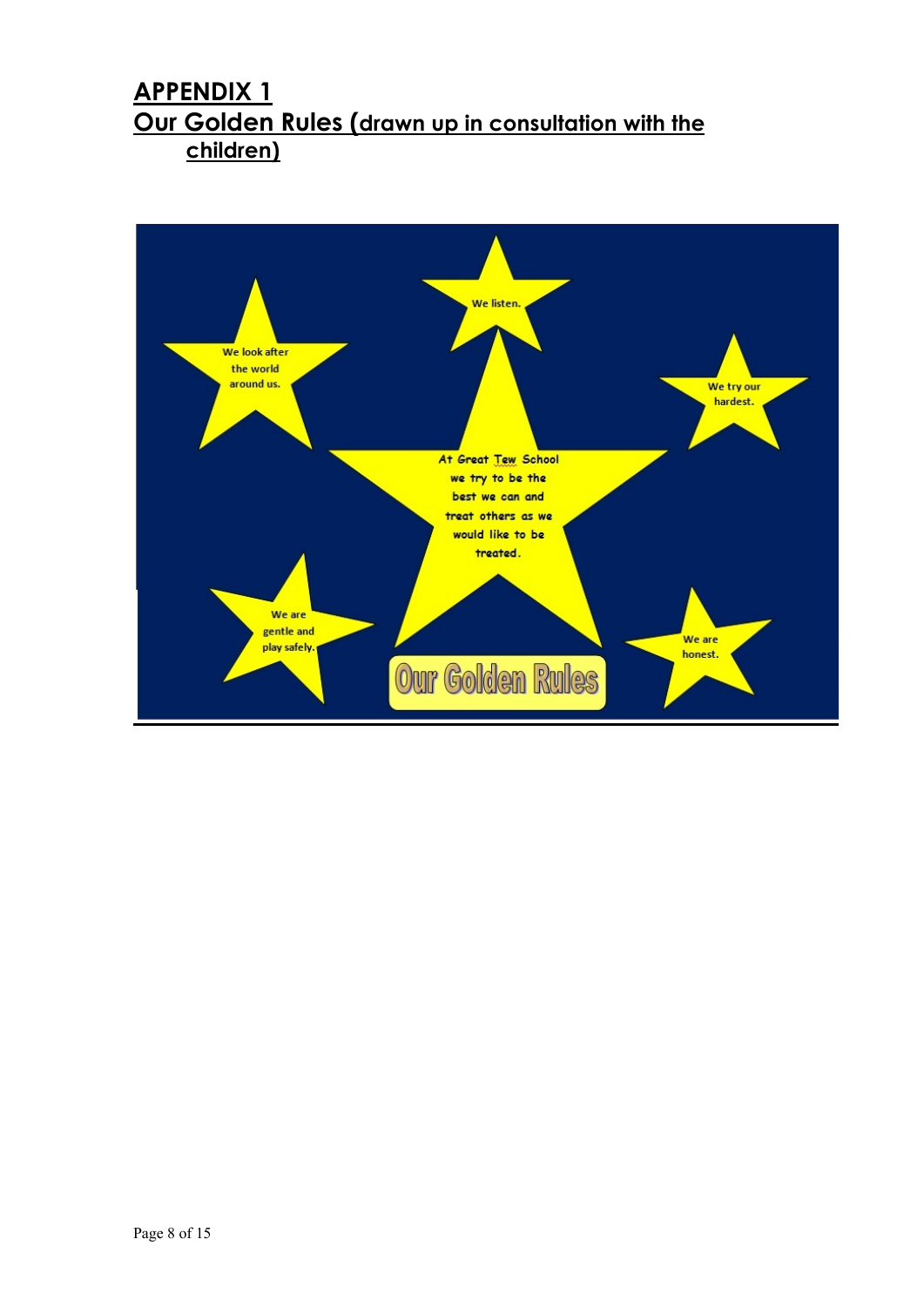# **APPENDIX 2 Anti-Bullying Policy**

### **1 Definition**

- **1.1** Bullying is defined as deliberately hurtful behaviour, repeated over a period of time, where it is difficult for those being bullied to defend themselves. The three main types of bullying are:
	- Physical (hitting, kicking, theft)
	- Verbal (name calling, racist remarks)
	- Indirect (spreading rumours, excluding someone from social groups)
- **1.2** Pupils who are being bullied may show changes in behaviour, such as becoming shy and nervous, feigning illness, taking unusual absences or clinging to adults. There may be evidence of changes in work patterns, lacking concentration or truanting from school.
- **1.3** This policy to be read in conjunction with attached appendices 3-5.

### **2 Aims**

- **2.1** The aim of the anti bullying policy is to ensure that pupils learn in a supportive, caring and safe environment without fear of being bullied. Bullying is anti social behaviour and affects everyone; it is unacceptable and will not be tolerated. Only when all issues of bullying are addressed will pupils be able to fully benefit from the opportunities available at schools.
- **2.2** Pupils and parents must be encouraged to report bullying in schools.
- **2.3** Schools' teaching and ancillary staff must be alert to the signs of bullying and act promptly and firmly against it in accordance with school policy.

#### **3 Statutory duty of schools**

**2.1** Headteachers have a legal duty under the School Standards and Framework Act 1998 to draw up procedures to prevent bullying among pupils and to bring these procedures to the attention of staff, parent and pupils.

#### **4 Implementation**

- **4.1** The following steps may be taken by the school when dealing with incidents:
	- If bullying is suspected or reported, the incident will be dealt with immediately by the member of staff who has been approached.
	- A clear account of the incident will be given to the headteacher.
	- The headteacher will interview all concerned and will record the incident.(see Appendix 3 – Incidents of Bullying Record Sheet)
	- The class teacher will be informed.
	- If bullying persists the headteacher will inform parents.

*cont.over*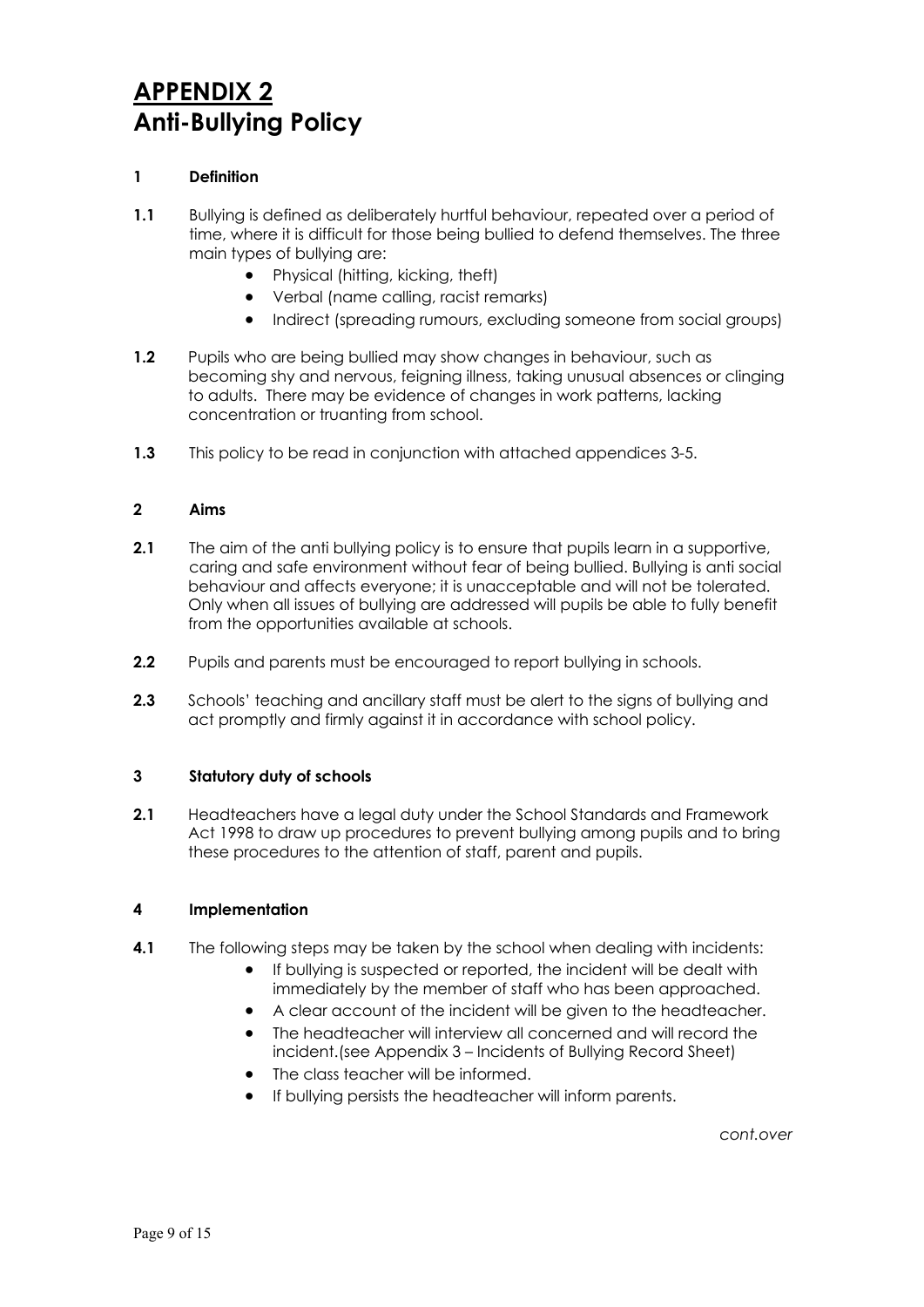- Disciplinary measures will be used as appropriate and in consultation with all parties concerned.
- **4.2** Pupils who have been bullied will be supported by:
	- Offering an immediate opportunity to discuss the experience with their class teacher or a member of staff of their choice
	- Reassuring the pupil
	- Offering continuous support
	- Restoring self-esteem and confidence
	- Offering the pupil an information support sheet (see Appendix 4)

### **4.3** Pupils who have bullied will be helped by:

- Discussing what happened
- Discovering why the pupil became involved
- Establishing the wrong doing and need to change
- Informing parents or guardians to help change the attitude of the pupil (Appendix 4 and 5)
- **4.4** The following disciplinary steps can be taken:
	- Official warnings to cease offending
	- Detention
	- Exclusion from certain areas of school premises
	- Minor fixed-term exclusion
	- Major fixed-term exclusion
	- Permanent exclusion
- **4.5** Within the curriculum the school will raise the awareness of the nature of bullying through inclusion in PSHE, assemblies and subject areas, as appropriate, in an attempt to eradicate such behaviour.

### **5 Monitoring, Evaluation and review**

**5.1** The finance and personnel sub committee of the Governing Body will review this policy annually and assess its implementation and effectiveness. The policy will be promoted and implemented throughout the school.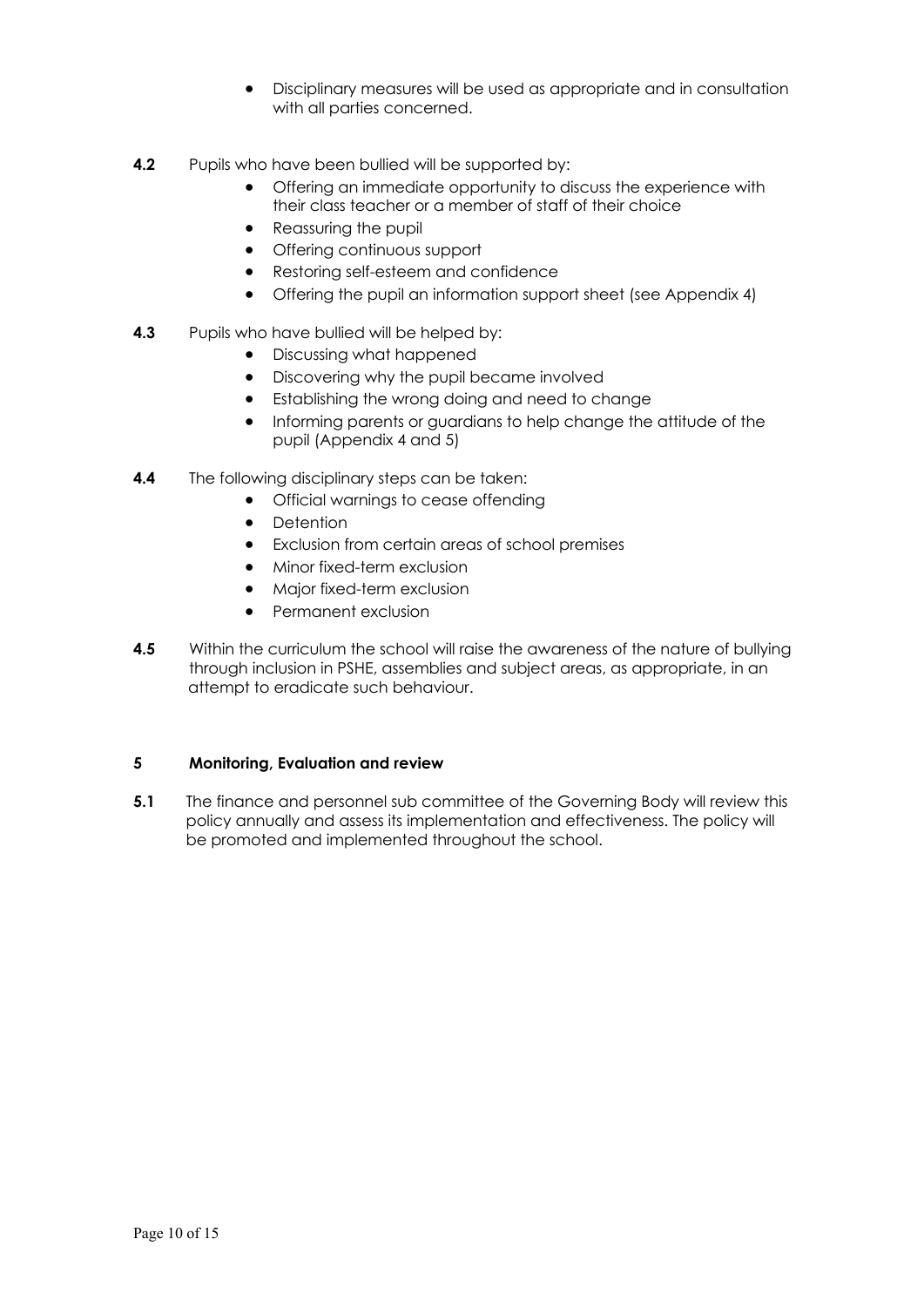# **APPENDIX 3 Incidents of Bullying Record Sheet**

This record sheet will be photocopied, completed and stuck into the relevant Class or Playground Incident Book by a member of staff when any pupil is involved in incidents of bullying. It will be used to monitor and evaluate the effectiveness of the school's strategies to combat bullying in school.

**Name**

**Class**

**Brief description of what happened:**

**Agreed action to be taken:**

**Signed (Pupil) \_\_\_\_\_\_\_\_\_\_\_\_\_\_\_\_\_\_\_\_\_\_\_\_\_\_\_\_ Date \_\_\_\_\_\_\_\_\_\_\_\_\_\_**

**Signed (Staff) \_\_\_\_\_\_\_\_\_\_\_\_\_\_\_\_\_\_\_\_\_\_\_\_\_\_\_\_ Date \_\_\_\_\_\_\_\_\_\_\_\_\_\_**

**Follow up notes, if appropriate:**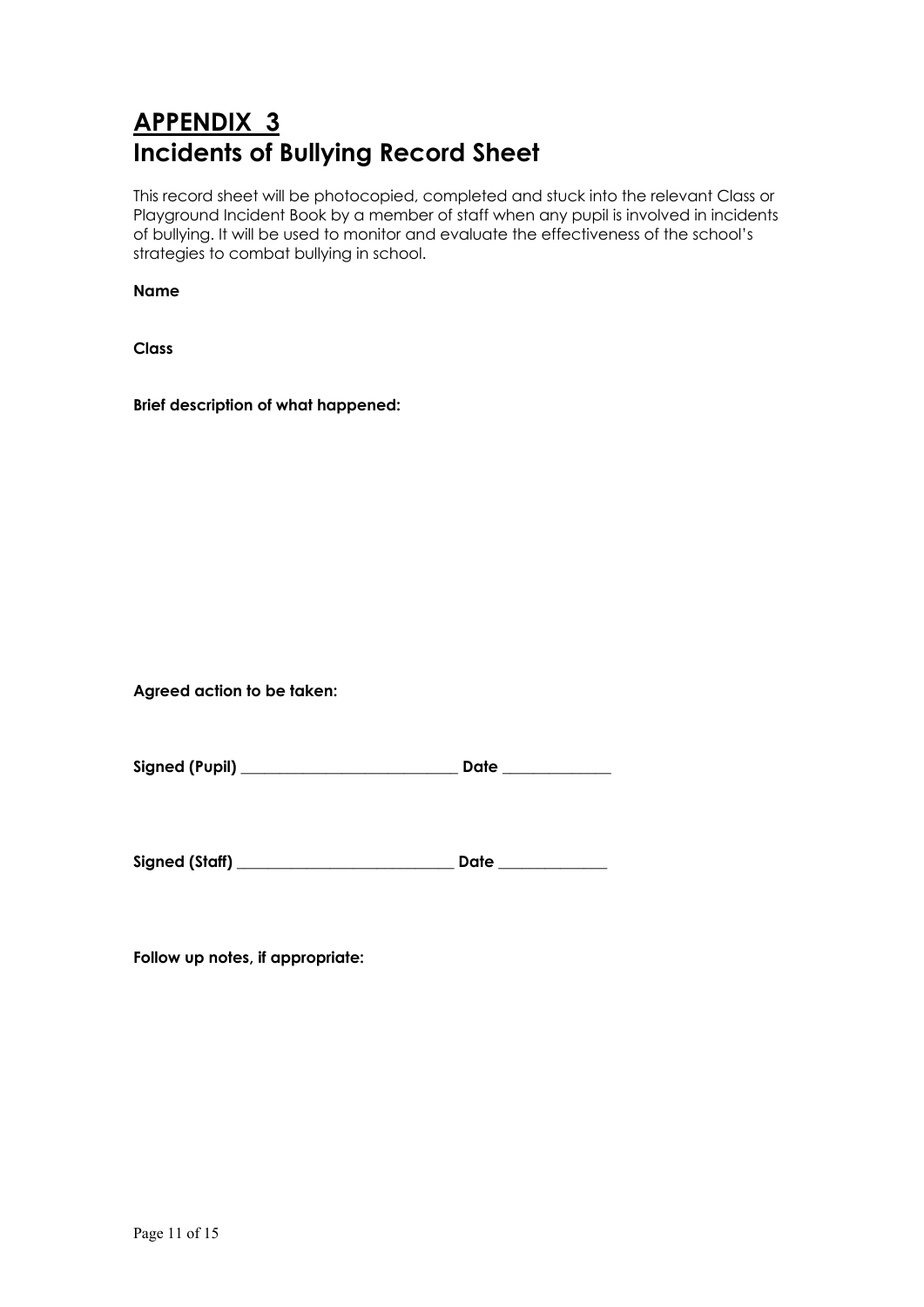# **APPENDIX 4 Information for Children**

# "Don't Suffer in Silence"

## If you are being bullied;

- Try to stay calm and look as confident as you can
- Be firm and clear look them in the eye and tell them to stop
- Get away from the situation as quickly as possible
- Tell an adult what has happened straight away

## After you have been bullied;

- Tell a teacher or another adult in your school
- Tell your family
- If you are scared to tell an adult by yourself, ask a friend to come with you
- Keep speaking up until someone listens and does something to stop the bullying
- If your school has a peer support service, use it
- Don't blame yourself for what has happened

## When you are talking to an adult about bullying, be clear about;

- What has happened to you
- How often it has happened
- Who was involved
- Who saw what was happening
- Where it happened
- What you have done about it already

## If you find it difficult to talk to anyone at school or at home;

- Ring ChildLine
- Telephone number is Freephone 0800 1111
- Or write to, Freepost 1111, London N1 0BR.
- The phone call or letter is free. It is a confidential helpline.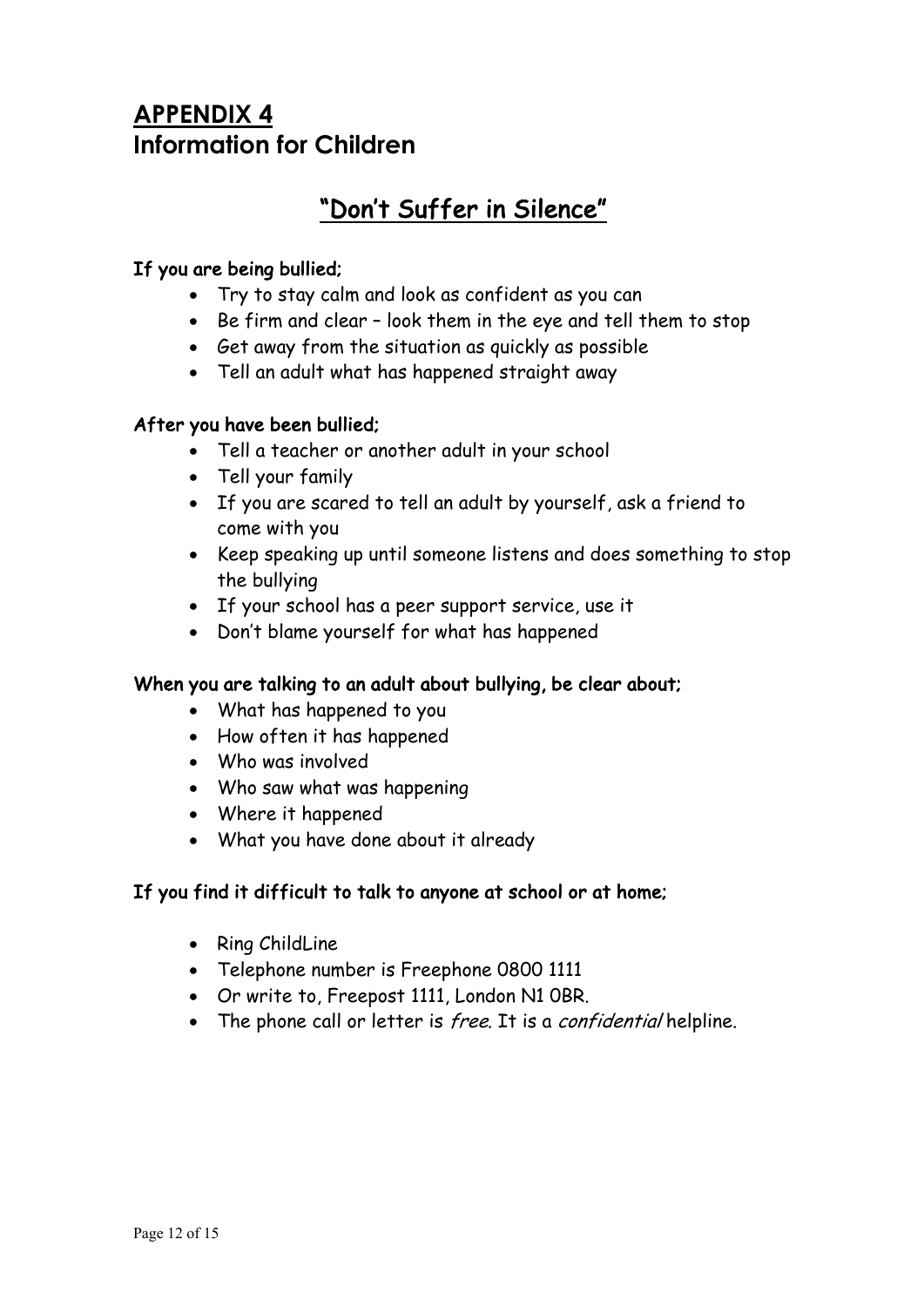## **APPENDIX 5 Information for Parents**

### **Bullying: Don't Suffer in Silence:**

Every school is likely to have some problem with bullying at one time or another. Your child's school must by law have an anti-bullying policy, and use it to reduce and prevent bullying, as many schools have already successfully done.

### **Bullying Behaviour includes:**

- Name calling and nasty teasing
- Threats and extortion
- Physical violence
- Damage to belongings
- Leaving pupils out of social activities deliberately and frequently
- Spreading malicious rumours

Parents and families have an important part to play in helping schools deal with bullying.

*First,* discourage your child from using bullying behaviour at home or elsewhere. Show how to resolve difficult situations without using violence or aggression.

*Second,* ask to see the school's anti bullying policy. Each school must have an anti bullying policy which sets out how it deals with incidents of bullying. You have a right to know about this policy which is as much for parents as for staff and pupils.

*Third,* watch out for signs that your child is being bullied, or is bullying others. Parents and families are often the first to detect symptoms of bullying, through sometimes school nurses or doctors may first suspect that a child has been bullied. Common symptoms include headaches, stomach aches, anxiety and irritability. It can be helpful to ask questions about progress and friends at school; how break times and lunchtimes are spent; and whether your child is facing problems or difficulties at school. Don't dismiss negative signs. Contact the school immediately if you are worried.

### **If your child has been bullied:**

- Calmly talk to your child about it
- Make a note of what your child says particularly who was said to be involved; how often the bullying has occurred; where it happened and what has happened
- Reassure your child that telling you about the bullying was the right thing to do
- Explain that any further incidents should be reported to a teacher immediately
- Make an appointment to see your child's class teacher
- Explain to the teacher the problems your child is experiencing

### **Talking to teachers about bullying;**

• Try and stay calm – bear in mind that the teacher may have no idea that your child is being bullied or may have heard conflicting accounts of an incident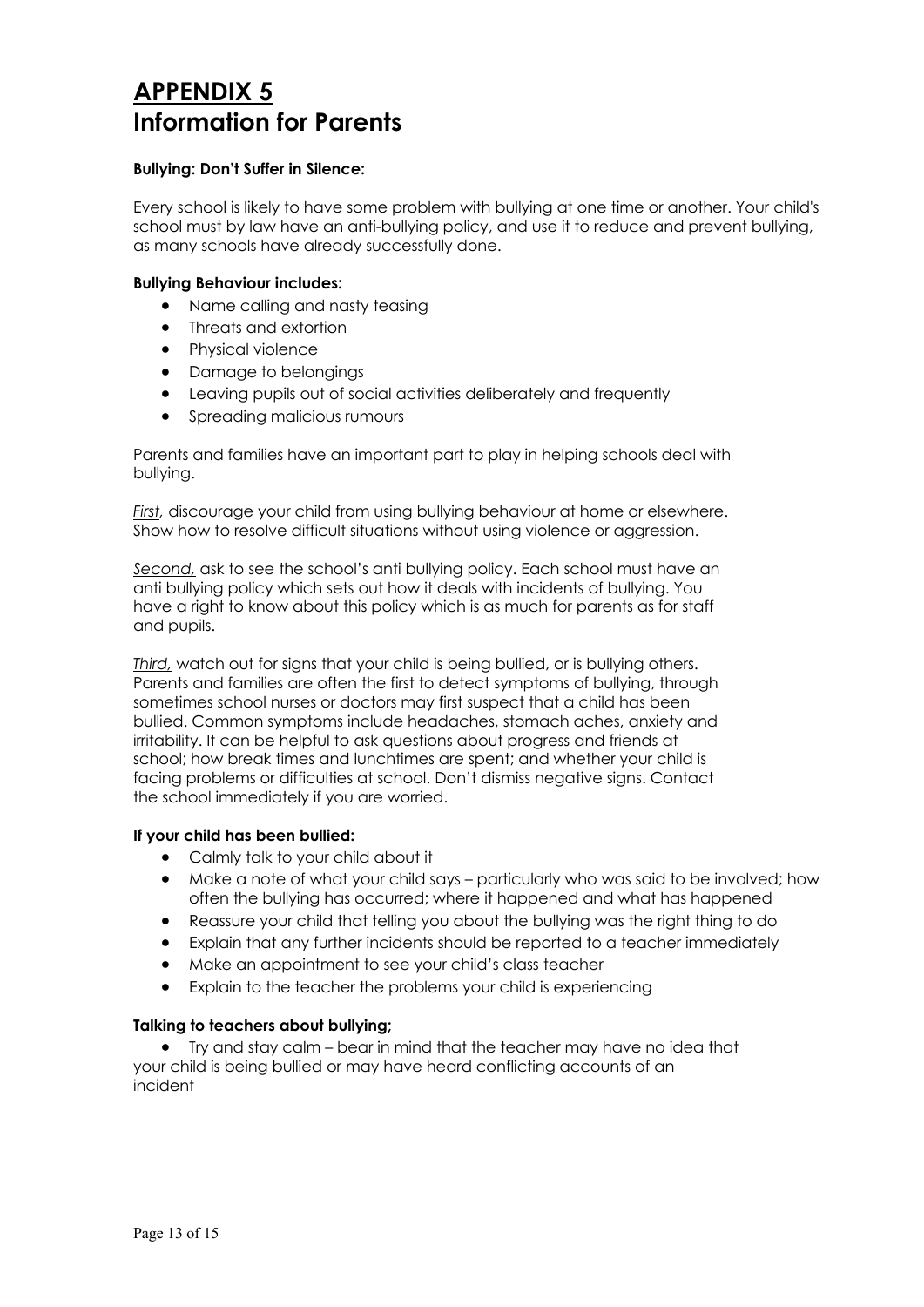# **APPENDIX 5 cont. Information for Parents page 2 cont.**

- Be as specific as possible about what your child says has happened give dates, places and names of other children involved
- Make a note of what action the school intends to take
- Ask if there is anything you can do to help your child or the school
- Stay in touch with the school let them know if things improve as well as if problems continue

### **If you think your concerns are not being addressed;**

- Check the school anti bullying policy to see if agreed procedures are being followed
- Discuss your concerns with the parent governor or other parents
- Make an appointment to meet the headteacher, keeping a record of the meeting
- If this does not help, write to the Chair of Governors explaining your concerns and what you would like to see happen
- Contact local or national parent support groups for advice
- Contact the Director of Education for your authority, who will be able to ensure that the Governors respond to your concerns
- Contact the Parentline Plus helpline for support and information at any of these stages
- In the last resort, write to the Secretary of State for Children, Schools and Families

### **If your child is bullying other children;**

Many children may be involved in bullying other pupils at some time or other. Often parents are not aware. Children sometimes bully others because:

- They don't know it is wrong
- They are copying older brothers or sisters or other people in the family they admire
- They haven't learnt other, better ways of mixing with their school friends
- Their friends encourage them to bully
- They are going through a difficult time and are acting out aggressive feelings

### **To stop your child bullying others;**

- Talk to your child, explaining that bullying is unacceptable and makes others unhappy
- Discourage other members of your family from bullying behaviour or from using aggression or force to get what they want
- Show your child how to join in with other children without bullying
- Make an appointment to see your child's class teacher; explain to the teacher the problems your child is experiencing; discuss with the teacher how you and the school can stop them bullying others
- Regularly check with your child how things are going at school
- Give your child lots of praise and encouragement when they are cooperative or kind to other people